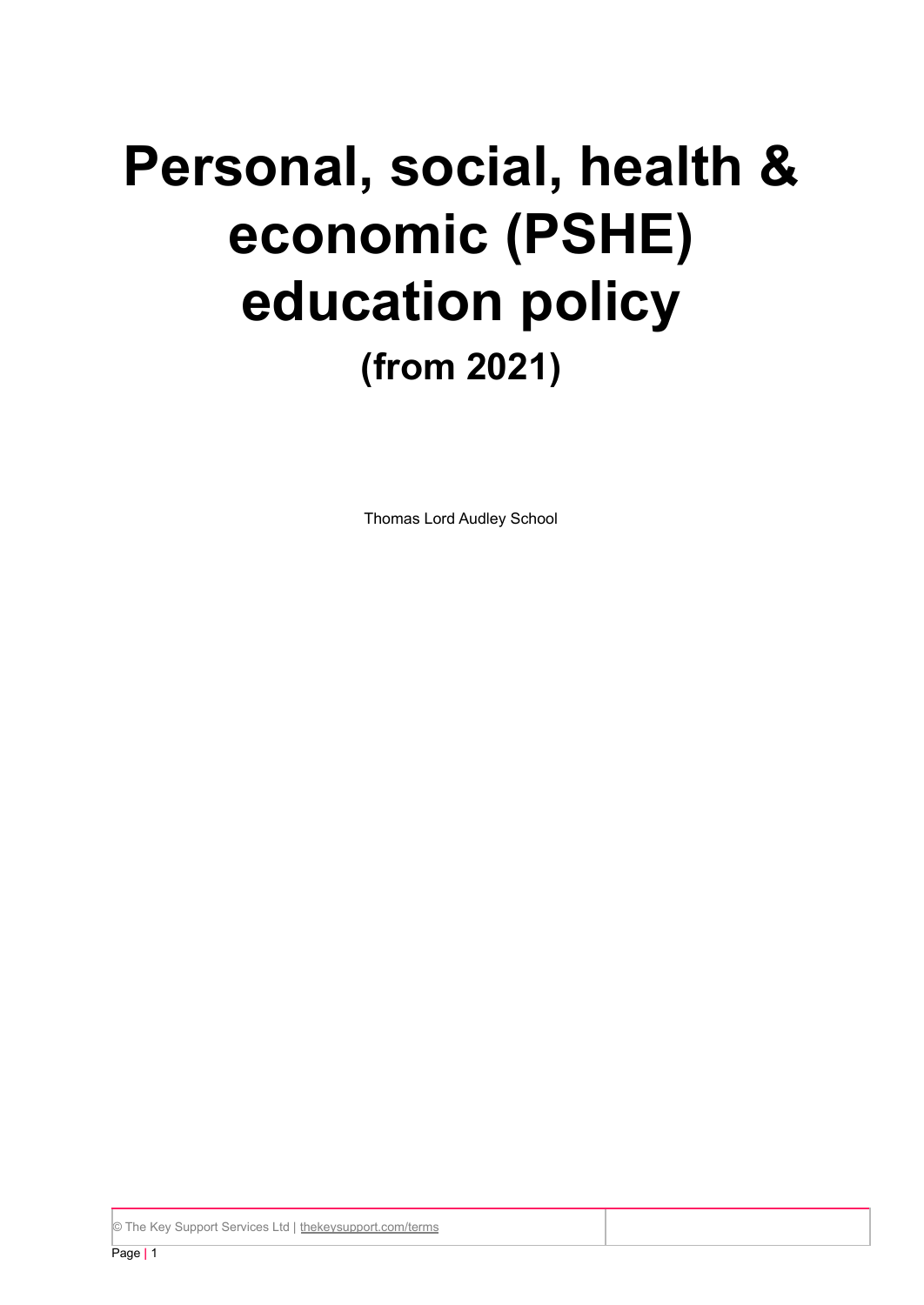| <b>Approved by:</b> | LGC      | <b>Date: May 2021</b> |
|---------------------|----------|-----------------------|
| Last reviewed on:   | May 2021 |                       |
| Next review due by: | May 2022 |                       |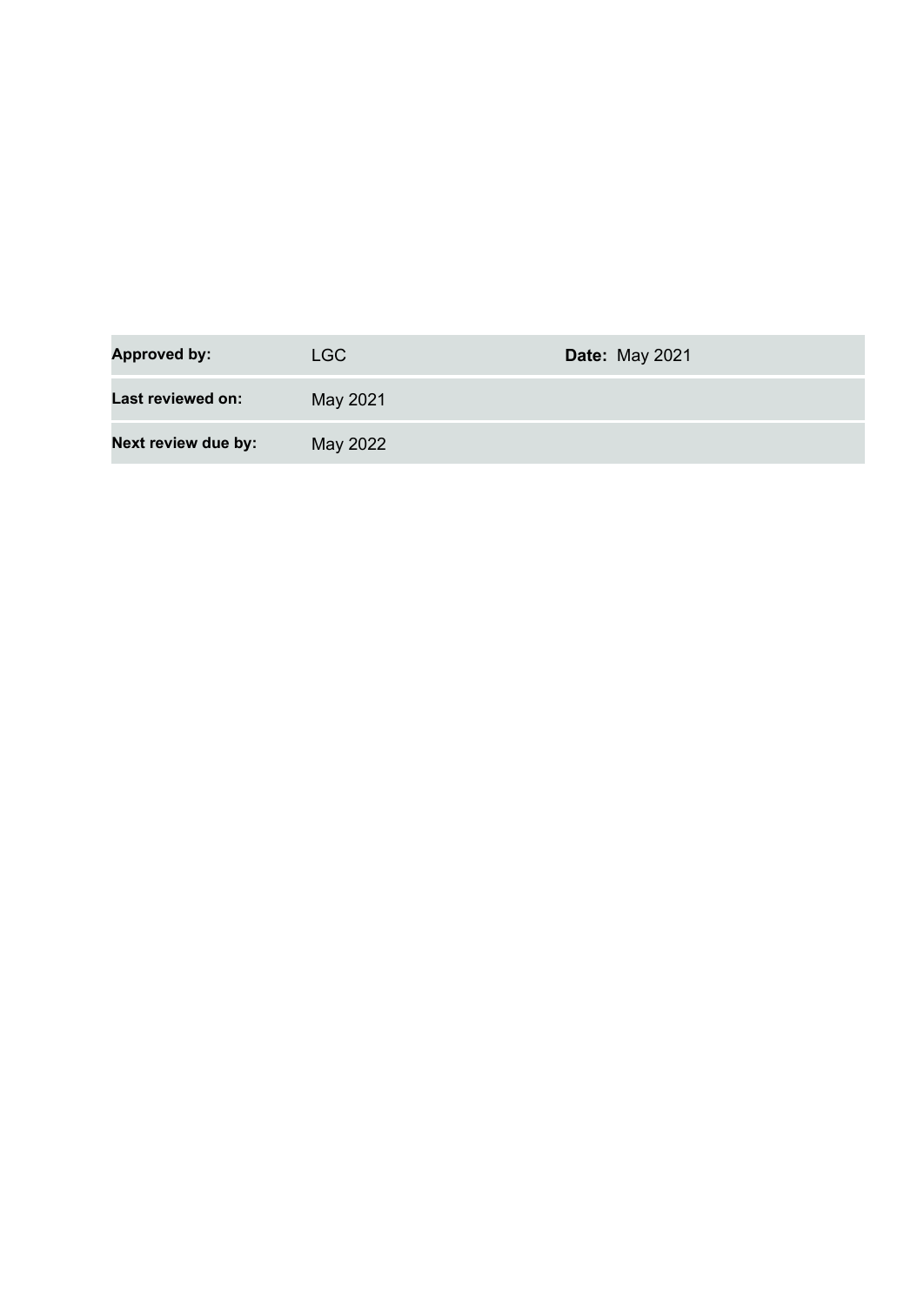# **Contents**

| 1. Aims                       | 3 |
|-------------------------------|---|
| 2. Statutory requirements     | 3 |
| 3. Content and delivery       | 3 |
| 4. Roles and responsibilities | 4 |
| 5. Monitoring arrangements    | 4 |
| 6. Links with other policies  | 5 |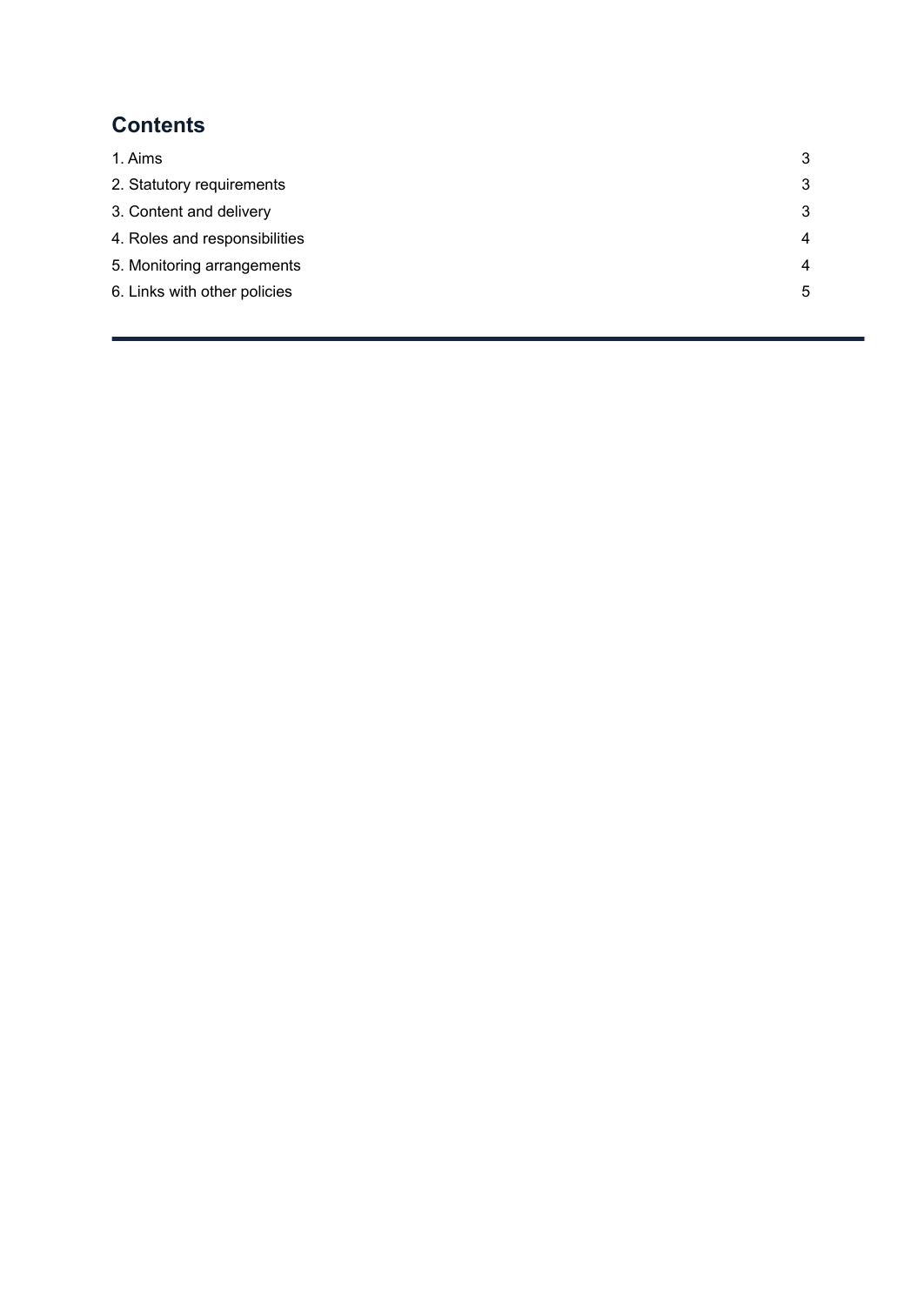# <span id="page-3-0"></span>**1. Aims**

Personal, social, health and economic (PSHE) at Philip Morant School & College aims to give students the knowledge, skills, and attributes they need to keep themselves healthy and safe, and to prepare them for life and work in modern Britain. It is central to students' **personal development** and a key part of the school curriculum. PSHE education helps students to achieve their academic potential, and to leave school equipped with skills they will need for later life.



PSHE education helps pupils to develop the knowledge, skills and attributes they need to thrive as individuals, family members and members of society. From making responsible decisions about alcohol to succeeding in their first job, PSHE education in conjunction with careers education and relationship and sex education (RSE) helps pupils to manage many of the most critical decisions, opportunities, challenges and responsibilities they will face while growing up.

PSHE education is a planned element of the school curriculum that helps to give students the knowledge, skills, and understanding they need to lead confident, healthy, independent lives and to become informed, active, responsible citizens in a rapidly changing world. A student's personal and social development should be the sum total of all of the experiences, planned and unplanned, received by a young person in the course of their time in school that, between them, promote spiritual, moral, social, cultural, mental and physical development, and thus the well-being of both the individual and ultimately the wider community. In undertaking PSHE education, children learn to recognise their own worth, work well with others, and become increasingly responsible for their own learning. The National Curriculum framework for PSHE education categorises the areas covered by PSHE as follows;

- Developing confidence and responsibility and making the most of every child's abilities
- Preparing to play an active role as citizens
- Developing a healthy, safer lifestyle
- Developing good relationships and respecting the differences between people.
- Equipping pupils with the knowledge, skills and attributes to make the most of changing opportunities in learning and work

This policy should therefore be read in conjunction with the School's Relationships and Sex Education Policy (2020) and Careers Education Policy (2019).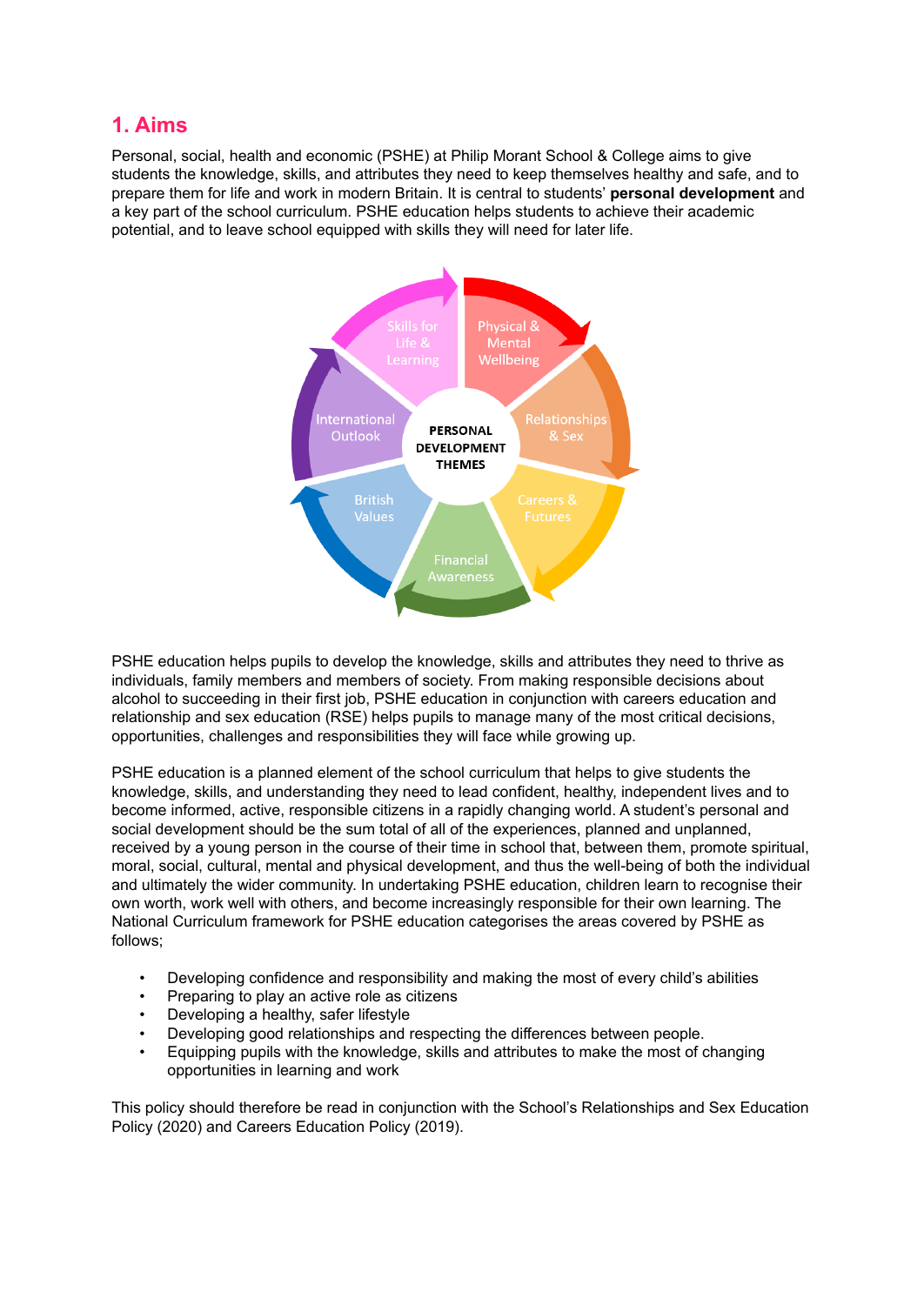Our ethos of **Aspiration – Success – Kindness** and our working principles of **Ready – Respectful – Safe** underpin PSHE and the ways in which it is delivered at Philip Morant School.

## <span id="page-4-0"></span>**2. Statutory requirements**

Section 2.1 of the National Curriculum (updated 2016) framework states that:

"Every state-funded school must offer a curriculum which is balanced and broadly based and which:

- promotes the spiritual, moral, cultural, mental and physical development of pupils at the school and of society
- prepares pupils at the school for the opportunities, responsibilities and experiences of later life"

These duties are set out in the 2002 Education Act and the 2010 Academies Act. Schools also have statutory responsibilities in relation to promoting student wellbeing and student safeguarding (Children Act 2004) and community cohesion (Education Act 2006). PSHE education plays an important part in fulfilling all of the responsibilities.

Although PSHE itself is a non-statutory subject. Relationships and Sex Education (RSE) is statutory under the [Children](http://www.legislation.gov.uk/ukpga/2017/16/section/34/enacted) and Social Work Act 2017, and is taught in line with the terms set out in [statutory](https://www.gov.uk/government/publications/relationships-education-relationships-and-sex-education-rse-and-health-education) [guidance.](https://www.gov.uk/government/publications/relationships-education-relationships-and-sex-education-rse-and-health-education) Health education must also be taught under the same statutory guidance

# <span id="page-4-1"></span>**3. Content and delivery**

## **3.1What we teach**

Through PSHE education students will learn to:

- Understand what constitutes a healthy lifestyle.
- Explore British Values
- Understand safety issues, both in real life and online.
- Develop responsibility and independence within school which they will take forward into society in their working lives.
- Develop financial and fiscal awareness.
- Respect other people, in particular, learning to respect the different cultural/ethnic/religious/ gendered viewpoints of others in our school community and the wider world.
- Understand what constitutes 'socially acceptable' behaviour at school and in society.
- Be a constructive member of society.
- Understand democracy and other fundamental human rights.
- Develop good relationships with peers and adults.
- Develop self-confidence, self-esteem and self-worth.
- Make positive, informed choices as they make their way through life.
- Understand that they have a right to speak up about issues or events, and to respect other's right to do the same.

## **3.2 How we teach it**

#### **Timetabling**

The primary channels for the delivery of PSHE education are form time, assemblies and Life Studies lessons.

● Form time is a constant in students' lives, occupying the first 20 minutes of each day. A tutorial programme directs form tutors to a fully resourced personal development programme.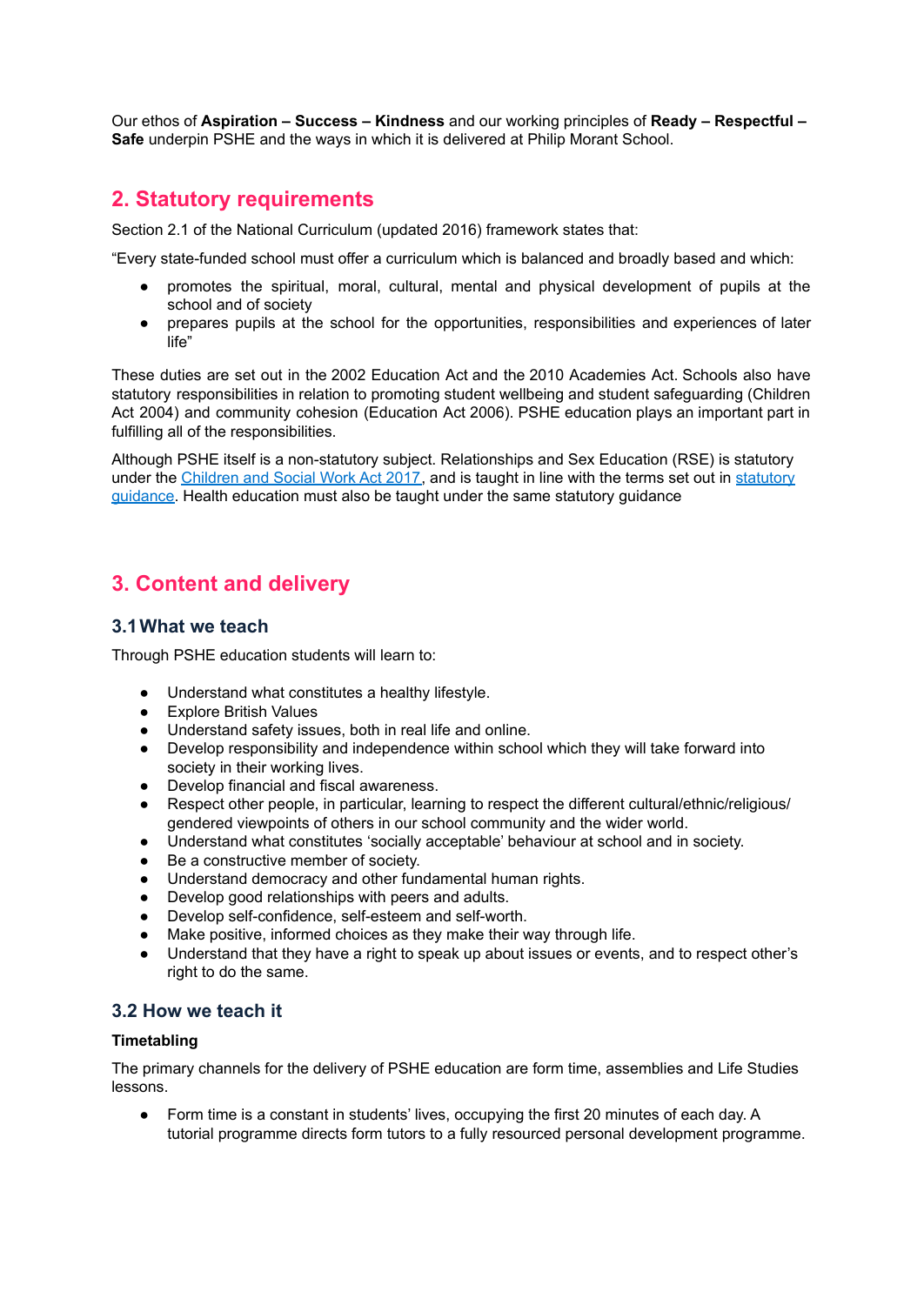- Weekly assemblies (often organised by yeargroup, sometimes whole school) supplement form time and allow students to gain input from other voices and reflect on shared events.
- *Life Studies* lessons are timetabled 60-minute lessons for students in Years 7 to 11 giving scope to delve deeper into topics include topics from PSHE education, RSE, Health education, Religious education, Careers education.

We regard other curriculum lessons, the work of our pastoral care teams and our extra-curricular provision as secondary channels for PSHE education. A cross-curricular approach is encouraged, for instance, careers links highlighted in all subject areas, students studying GCSE Citizenship leading on initiatives such as mock elections, and the PE department as champions of health education.

#### **Activities**

A range of teaching and learning styles will be used to teach PSHE education.

- Teaching will be student-led and there will be an emphasis on active learning techniques such as discussion and group work. 'Ice-breaker' activities and clear ground rules regarding discussions will be put in place in order to ensure a safe, supportive and positive learning environment
- Our PSHE education programme recognises that young people will bring prior learning and real-life experiences to their learning. Our programme respects and aims to build on this, providing something that reflects both the universal and unique needs of our students. Differentiation within sessions/lessons ensures that students of all levels of ability (including those with special educational needs) benefit from the programme.
- Students will learn research, study and revision techniques and have the opportunity to engage in investigations and problem-solving activities.
- Students will be encouraged to take part in charity work and volunteering, in school and in the wider community, and to seek positions of responsibility to develop leadership skills.
- We will make use of visiting speakers, such as health workers, the police, fire service and charities, to broaden the curriculum and share their real-life experiences. Speakers are vetted in advance and will be supervised while they address students to safeguard the values of our school.
- Students' questions will, unless inappropriate, be answered respectfully by the teacher.

The Philip Morant Co-curricular Charter encourages all students to participate in a wide range of learning experiences during their time at the school. The charter promotes personal development through trying new things and meeting new challenges. For instance:

- performance through drama, music, public speaking, sports;
- taking responsibility undertaking leadership and support roles in events and activities, such as outdoor and adventurous activities, prefects, peer mediation and buddy programmes;
- experiencing learning outside of the classroom such as educational and cultural visits, residential trips, and community events.

#### **Sensitive issues**

Sensitive and controversial issues, such as sex, drugs, racism, religion and politics, will arise within the PSHE education curriculum. The exploration of these issues can touch deeply held beliefs and values and can arouse strong feelings. Part of the purpose of PSHE education at Philip Morant is to enable our students to address sensitive and controversial issues directly in a balanced way and in a safe learning environment.

Government statutory guidance on Relationships and Sex Education states: "Young people, whatever their developing sexuality, need to feel that sex and relationship education is relevant to them and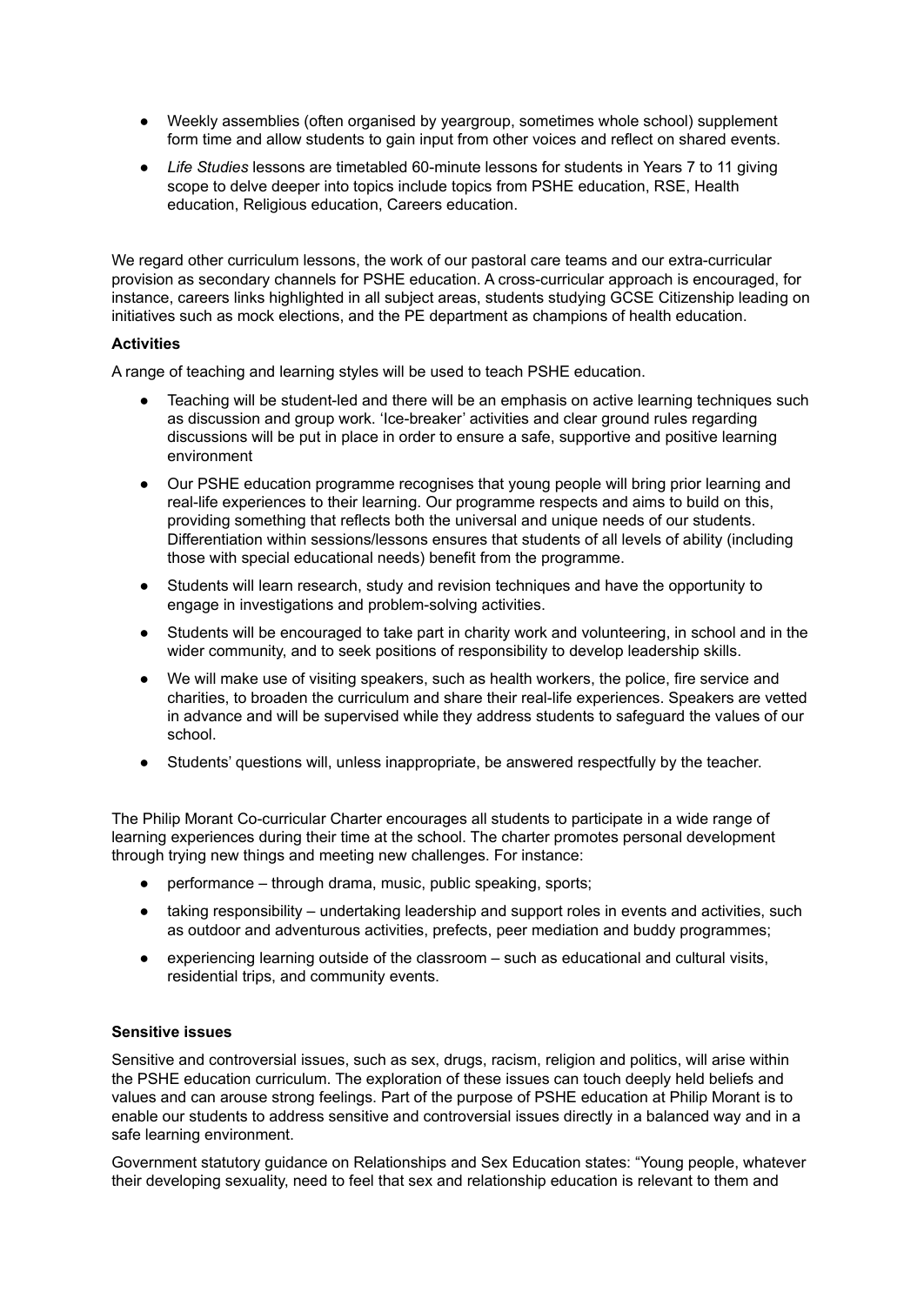sensitive to their needs ... Teachers should be able to deal honestly and sensitively with sexual orientation, answer appropriate questions and offer support."

This guidance is reflected in PSHE resources also, where appropriate. Teachers will follow school protocols and procedures outlined in safeguarding procedures, and school policies relating to online safety, drug education, relationships and sex education, radicalisation, behavior for learning, etc. Teachers will ensure that lesson content, key messages and outcomes follow the school-determined programmes of study and are not influenced by personal attitude or beliefs.

Where a teacher feels they lack the experience or confidence to deliver a particular topic support and appropriate training will be made available. A teacher in this position should raise their concern with the Assistant Headteacher responsible for students' personal development.

#### **Assessment**

Students' participation in tutorial sessions and Life Studies lessons will include verbal and written responses. Students' knowledge and understanding is assessed formatively through question and answer sessions, discussion groups and quizzes. Feedback includes:

- Encouraging comments verbal and written
- Recognition of participation verbal praise and use of the school rewards system
- Results of short 'exit questions' quizzes (that also inform teachers' subsequent planning)

## <span id="page-6-0"></span>**4. Roles and responsibilities**

## **4.1 The governing board**

The governing board will approve the PSHE policy, and hold the headteacher to account for its implementation.

## **4.2 The headteacher**

The headteacher is responsible for ensuring that PSHE is taught consistently across the school.

## **4.3 The assistant headteacher responsible for student personal development**

The assistant headteacher responsible for student personal development will liaise with other staff and professional agencies to devise a suitable scheme of work to ensure a comprehensive PSHE education that achieves the aims laid out in this policy.

#### **4.4 Staff**

Staff are responsible for:

- Delivering PSHE in a sensitive way
- Modelling positive attitudes to PSHE
- Monitoring progress
- Responding to the needs of individual pupils

#### **4.5 Pupils**

Pupils are expected to engage fully in PSHE and, when discussing issues related to PSHE, treat others with respect and sensitivity.